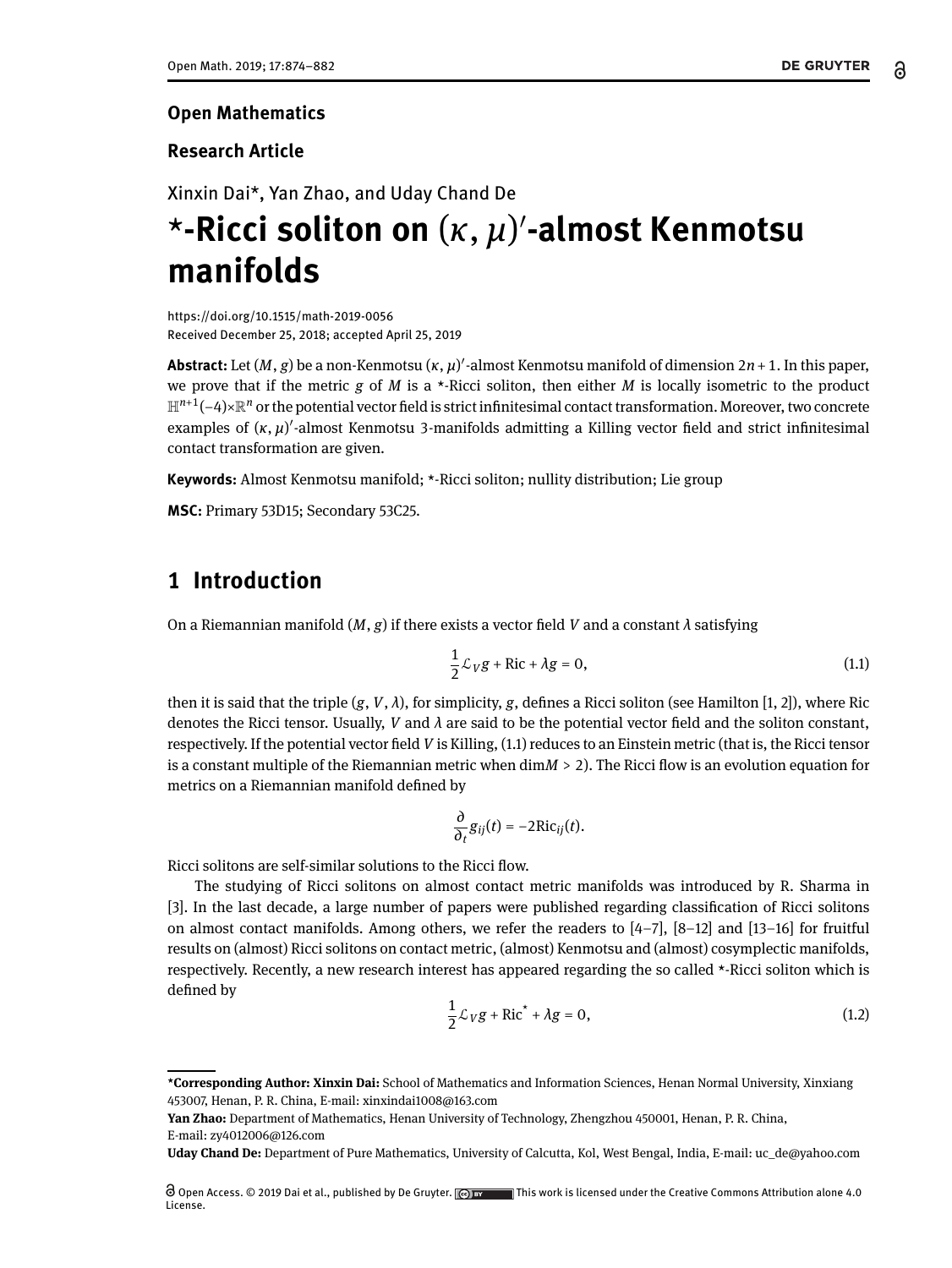where *V* and  $\lambda$  still denote a vector field (called the potential vector field) and a constant (called the soliton constant). On an almost contact metric manifold  $(M, \phi, \xi, \eta, g)$ , the \*-Ricci tensor Ric<sup>\*</sup> is defined by

<span id="page-1-1"></span>
$$
Ric^{*}(X, Y) = \frac{1}{2}trace{Z \rightarrow R(X, \phi Y)\phi Z}
$$
\n(1.3)

for any vector fields *X*, *Y*. The \*-Ricci tensor Ric<sup>\*</sup> in almost contact geometry can be regarded in analogy with the usual Ricci tensor in Riemannian geometry. As usual, for simplicity, we say that the metric *g* of an almost contact metric manifold is a  $\star$ -Ricci soliton if [\(1.2\)](#page-0-1) is true.

The notion of \*-Ricci tensor was introduced on an almost Hermitian manifold by Tachibana in [\[17\]](#page-7-9). Later, such notion was considered on real hypersurfaces of a nonflat complex space form by Kaimakamis and Pana-giotidou [\[18\]](#page-7-10) (see also [\[19\]](#page-8-1)). Recently, \*-Ricci solitons on an almost contact metric manifold  $(M, \phi, \xi, \eta, g)$ were started to be considered by some authors. More precisely, \*-Ricci solitons on Sasakian 3-manifolds and (*κ*, *µ*)-contact manifolds were investigated in [\[20\]](#page-8-2) and [\[21\]](#page-8-3) respectively. Y. Wang in [\[22\]](#page-8-4) proved that if the metric of a Kenmotsu 3-manifold represents a \*-Ricci soliton, then the manifold is locally isometric to the hyperbolic space  $\mathbb{H}^3(-1)$ .

In this paper, we start to investigate the \*-Ricci solitons on almost Kenmotsu manifolds. Because the class of almost Kenmotsu manifolds is rather large, then we have to consider some other special almost Kenmotsu manifolds. By a (κ, μ)<sup>'</sup>-almost Kenmotsu manifold, we mean that the Reeb vector field of the manifold belongs to the  $(\kappa, \mu)'$ -nullity distribution (see [\[23\]](#page-8-5)). We prove that if the metric of a non-Kenmotsu  $(\kappa, \mu)'$ -almost Kenmotsu manifold is a \*-Ricci soliton, then the manifold is locally isometric to the product H *<sup>n</sup>*+1(−4) × R *n* provided that the potential vector field is not infinitesimal contact transformation. We also construct two concrete examples to illustrate our main results.

## **2 (***κ***,** *µ***)** 0 **-almost Kenmotsu manifolds**

Let (*M*2*n*+1 , *g*) be a smooth Riemannian manifold of dimension 2*n* + 1. On this manifold if there exist a (1, 1) type tensor field  $\phi$ , a global vector field  $\zeta$  and a 1-form *η* satisfying

<span id="page-1-0"></span>
$$
\phi^2 = -id + \eta \otimes \xi, \ \eta(\xi) = 1, \tag{2.1}
$$

$$
g(\phi X, \phi Y) = g(X, Y) - \eta(X)\eta(Y)
$$
\n(2.2)

for any vector fields *X*, *Y*, then ( $\phi$ ,  $\xi$ ,  $\eta$ ,  $g$ ) is called an almost contact metric structure and  $M^{2n+1}$  is called an almost contact metric manifold (see Blair [\[24\]](#page-8-6)). Usually, *ξ* and *η* are called the Reeb or characteristic vector field and an almost contact 1-form respectively.

The fundamental 2-form  $\Phi$  on an almost contact metric manifold  $M^{2n+1}$  is defined by  $\Phi(X, Y) = g(X, \Phi Y)$ for any vector fields *X* and *Y*. Let ( $M^{2n+1}$ ,  $\phi$ ,  $\xi$ ,  $\eta$ ,  $g$ ) be an almost contact manifold. We define on the product  $M^{2n+1} \times \mathbb{R}$  an almost complex structure *J* by

$$
J\left(X, f\frac{\mathrm{d}}{\mathrm{d}t}\right) = \left(\phi X - f\xi, \eta(X)\frac{\mathrm{d}}{\mathrm{d}t}\right),\,
$$

where  $X$  denotes a vector field tangent to  $M^{2n+1}$ ,  $t$  is the coordinate of  $\R$  and  $f$  is a  $\mathbb{C}^\infty$ -function on  $M^{2n+1}\times\R.$ We denote by  $[\phi, \phi]$  the Nijenhuis tensor of  $\phi$  (see [\[24\]](#page-8-6)), if  $[\phi, \phi] = -2d\eta \otimes \xi$  (or equivalently, the almost complex structure *J* is integrable), then the almost contact metric structure is said to be normal.

On an almost contact metric manifold if there hold  $d\eta = 0$  and  $d\Phi = 2\eta \wedge \Phi$ , then the manifold is said to be an almost Kenmotsu manifold (see [\[25\]](#page-8-7)). A normal almost Kenmotsu manifold is said to be a Kenmotsu manifold (see [\[26\]](#page-8-8)) and this is also equivalent to

$$
(\nabla_X \phi)Y = g(\phi X, Y)\xi - \eta(Y)\phi X \tag{2.3}
$$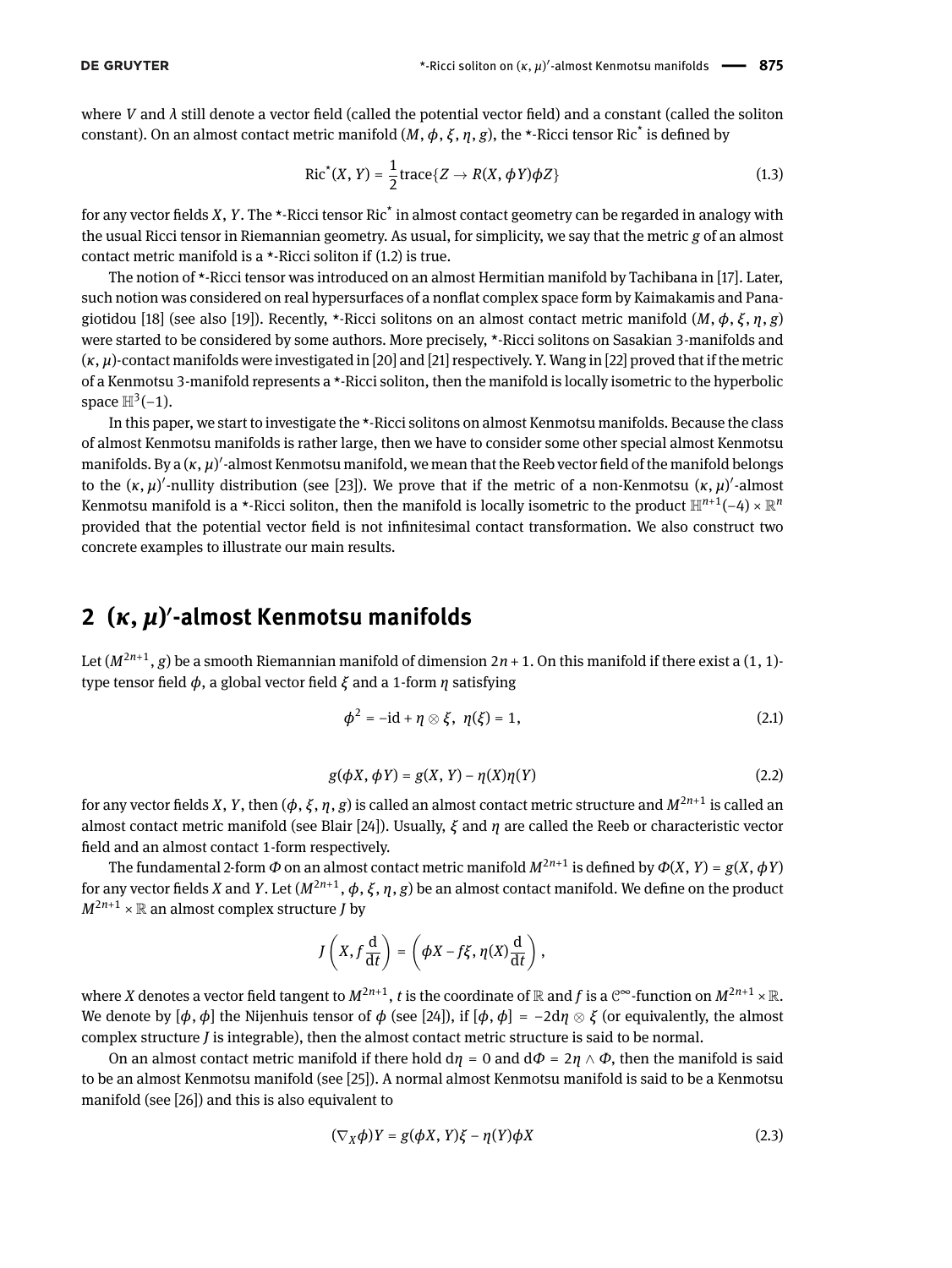for any vector fields *X*, *Y*, where  $\nabla$  denotes the Levi-Civita connection of the metric *g*. On an almost Kenmotsu manifold, we set  $h = \frac{1}{2}\mathcal{L}_\xi\phi$  and  $h' = h\circ\phi$ , where  $\mathcal L$  is the Lie derivative. It is easily seen that both the above two operators are symmetric. The following formulas can be seen in [\[23,](#page-8-5) [27\]](#page-8-9):

$$
h\xi = 0, \ \ \text{tr}h = \text{tr}(h') = 0, \ \ h\phi + \phi h = 0, \tag{2.4}
$$

<span id="page-2-3"></span>
$$
\nabla \xi = h' + \mathrm{id} - \eta \otimes \xi. \tag{2.5}
$$

If the Reeb vector field *ξ* of an almost Kenmotsu manifold  $M^{2n+1}$  belongs to the so called  $(\kappa, \mu)'$ -nullity distribution, i.e.,

<span id="page-2-0"></span>
$$
R(X, Y)\xi = \kappa(\eta(Y)X - \eta(X)Y) + \mu(\eta(Y)h'X - \eta(X)h'Y)
$$
\n(2.6)

for some constants  $\kappa$  and  $\mu$ , then  $M^{2n+1}$  is said to be a  $(\kappa,\mu)'$ -almost Kenmotsu manifold (see [\[10,](#page-7-11) [23\]](#page-8-5)). It follows from [\(2.6\)](#page-2-0) that

$$
R(\xi, X)Y = \kappa(g(X, Y)\xi - \eta(Y)X) + \mu(g(h'X, Y)\xi - \eta(Y)h'X)
$$
\n(2.7)

for any vector fields *X*, *Y*.

## **3 \*-Ricci solitons on (***κ***,** *µ***)** 0 **-almost Kenmotsu manifolds**

<span id="page-2-1"></span>Given a  $(\kappa, \mu)'$ -almost Kenmotsu manifold  $M^{2n+1}$ , it has been proved in [\[23,](#page-8-5) Proposition 4.1] that  $\mu$  = −2. Also, we have

<span id="page-2-5"></span>
$$
h^2 = h'^2 = (\kappa + 1)\phi^2.
$$
 (3.1)

In view of symmetry of *h'* and  $h' \xi = 0$ , we denote by *X* an eigenvector field of *h'* orthogonal to  $\xi$  with corresponding eigenvalue *θ*. By [\(2.1\)](#page-1-0) and [\(3.1\)](#page-2-1), it follows that  $θ^2 = -(κ + 1)$  and hence we have *κ* ≤ −1. The equality holds if and only if *h* = 0 and in this case the manifold is called a *C*-almost Kenmotsu manifold because in this context the Reeb foliation is conformal (see [\[28\]](#page-8-10)). Throughout this paper, we consider those  $(k, \mu)'$ -almost Kenmotsu manifolds with  $k < -1$ , i.e.,  $h \neq 0$  everywhere.

**Lemma 3.1** ([\[29\]](#page-8-11)). On a (κ, μ)'-almost Kenmotsu manifold with *κ* < −1 the Ricci operator is given by

<span id="page-2-4"></span>
$$
Q = -2ni\mathrm{d} + 2n(\kappa+1)\eta \otimes \xi - 2nh',\tag{3.2}
$$

*where the Ricci operator is defined by*  $Ric(X, Y) = g(QX, Y)$ .

**Lemma 3.2.** On a (κ, μ)<sup>*'*</sup>-almost Kenmotsu manifold with κ < −1 the \*-Ricci tensor is given by

<span id="page-2-2"></span>
$$
Ric^{*}(X, Y) = -(x + 2)(g(X, Y) - \eta(X)\eta(Y))
$$
\n(3.3)

*for any vector fields X, Y.* 

*Proof.* On a non-Kenmotsu  $(\kappa, \mu)'$ -almost Kenmotsu manifold, using [\[23,](#page-8-5) Proposition 4.2.] we compute the curvature tensor of the manifold as the following

$$
R(X, Y)Z = \kappa \eta(Z)(\eta(Y)X - \eta(X)Y) + \kappa(g(Y, Z)\eta(X) - g(X, Z)\eta(Y))\xi
$$
  
+  $(g(Y - h'Y, Z)\eta(X) - g(X - h'X, Z)\eta(Y))\xi$   
+  $\eta(Z)(\eta(Y)(X - h'X) - \eta(X)(Y - h'Y))$   
-  $(g(Y + h'Y, Z)(X + h'X) - g(X + h'X, Z)(Y + h'Y))$  (3.4)

for any vector fields *X*, *Y*, *Z*. We remark that expression of curvature tensor *R* of non-Kenmotsu  $\alpha$ -almost Kenmotsu manifolds satisfying (*κ*, *μ*)<sup>*I*</sup>-nullity condition was obtain by D. Dileo [\[30,](#page-8-12) Corollary 2]. However, her formula contains a little error. The application of  $(3.4)$  together with the definition of \*-Ricci tensor  $(1.3)$ and [\(2.4\)](#page-2-3) give [\(3.3\)](#page-2-4). $\Box$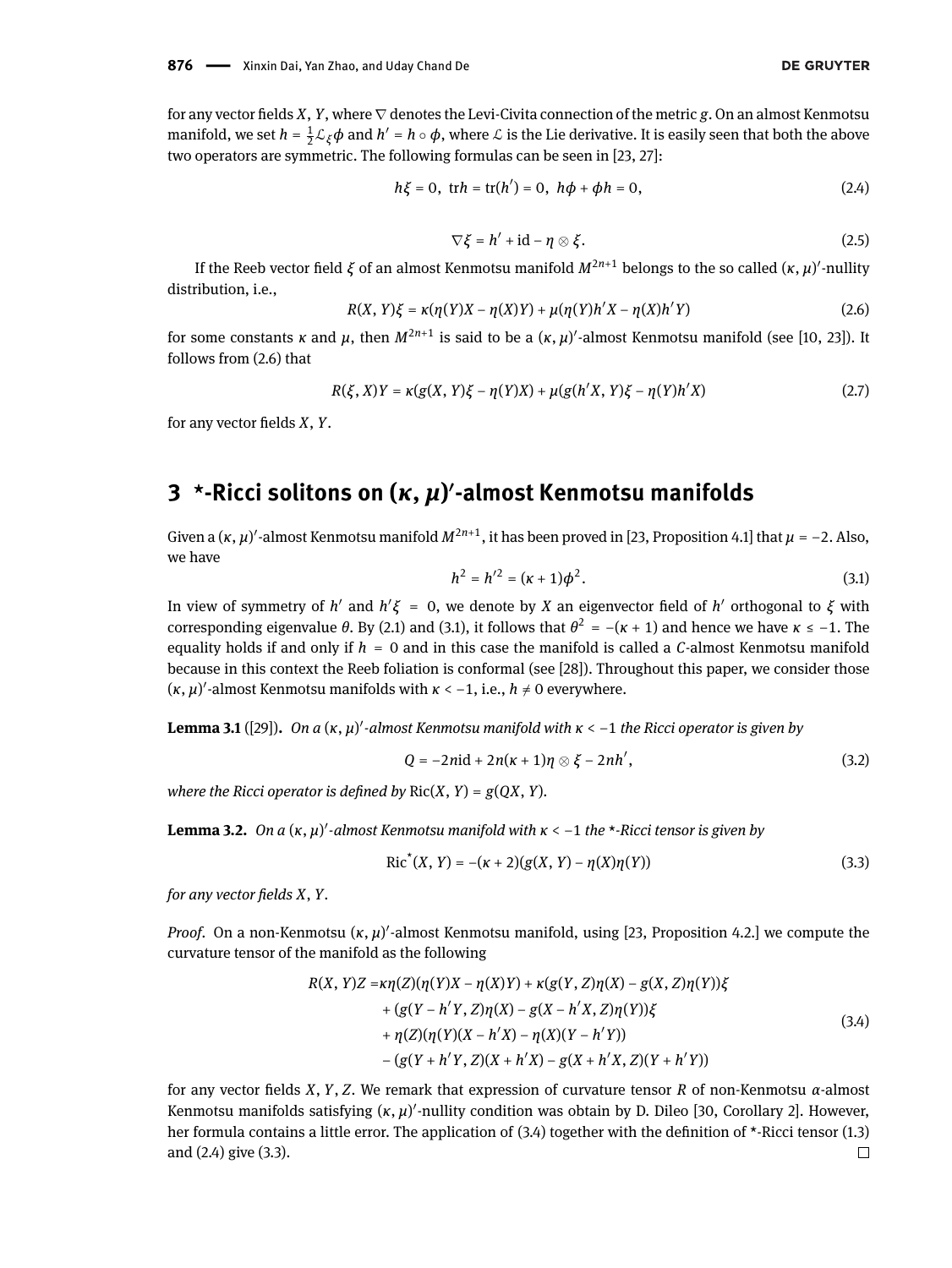Notice that [\(3.2\)](#page-2-5) can be deduced directly from [\(3.4\)](#page-2-2).

<span id="page-3-6"></span>**Lemma 3.3.** *If a triple* (*g*, *V*, *λ*) *on a non-Kenmotsu* (*κ*, *µ*) 0 *-almost Kenmotsu manifold is a* \**-Ricci soliton, then we have*

$$
(\mathcal{L}_V R)(X, Y, Z)
$$
  
=2( $\kappa$  + 2)( $g(X + h'X, Z)(Y + h'Y) - g(Y + h'Y, Z)(X + h'X)$ )  
+2( $\kappa$  + 2)( $\eta(Y)\eta(Z)(X + h'X) - \eta(X)\eta(Z)(Y + h'Y)$ )  
+2( $\kappa$  + 2)( $g(\kappa Y - 2h'Y, Z)\eta(X) - g(\kappa X - 2h'X, Z)\eta(Y)$ )  
+2( $\kappa$  + 2)( $g(Y + h'Y, Z)\eta(X) - g(X + h'X, Z)\eta(Y)$ ) $\xi$  (3.5)

*for any vector fields X, Y, Z.* 

*Proof.* Let  $M^{2n+1}$  be a  $(\kappa, \mu)'$ -almost Kenmotsu manifold with  $\kappa < -1$  whose metric *g* is a \*-Ricci soliton for certain potential vector field *V* and constant  $\lambda$ . From [\(1.1\)](#page-0-0) and [\(3.3\)](#page-2-4) we have

<span id="page-3-7"></span><span id="page-3-1"></span>
$$
(\mathcal{L}_V g)(X, Y) = 2(\kappa + 2 - \lambda)g(X, Y) - 2(\kappa + 2)\eta(X)\eta(Y)
$$
\n(3.6)

for any vector fields *X*, *Y*. Taking the covariant derivative of the above relation gives

$$
(\nabla_X \mathcal{L}_V g)(Y, Z) = -2(\kappa + 2)(g(X + h'X, Y)\eta(Z) + g(X + h'X, Z)\eta(Y) - 2\eta(X)\eta(Y)\eta(Z)).
$$
\n(3.7)

From Yano [\[31,](#page-8-13) pp. 23] we have the following formula

$$
(\nabla_Z \mathcal{L}_V g - \mathcal{L}_V \nabla_Z g + \nabla_{[V,Z]} g)(X, Y) = g((\mathcal{L}_V \nabla)(Z, X), Y) + g((\mathcal{L}_V \nabla)(Z, Y), X).
$$

On Riemannian manifold (*M*, *g*), because the metric *g* is parallel, it follows that

<span id="page-3-2"></span><span id="page-3-0"></span>
$$
(\nabla_Z \mathcal{L}_V g)(X, Y) = g((\mathcal{L}_V \nabla)(Z, X), Y) + g((\mathcal{L}_V \nabla)(Z, Y), X). \tag{3.8}
$$

In view of the symmetry of the (1, 2)-type tensor filed  $\mathcal{L}_V\nabla$ , i.e.,  $(\mathcal{L}_V\nabla)(X, Y) = (\mathcal{L}_V\nabla)(Y, X)$ , interchanging cyclicly the roles of *X*, *Y*, *Z* in [\(3.8\)](#page-3-0) we obtain

$$
g((\mathcal{L}_V \nabla)(X, Y), Z) = \frac{1}{2} (\nabla_X \mathcal{L}_V g)(Y, Z)
$$
  
+ 
$$
\frac{1}{2} (\nabla_Y \mathcal{L}_V g)(Z, X) - \frac{1}{2} (\nabla_Z \mathcal{L}_V g)(X, Y).
$$
 (3.9)

Putting [\(3.7\)](#page-3-1) into [\(3.9\)](#page-3-2) we obtain

<span id="page-3-3"></span>
$$
(\mathcal{L}_V \nabla)(X, Y) = -2(\kappa + 2)g(X + h'X, Y)\xi + 2(\kappa + 2)\eta(X)\eta(Y)\xi.
$$
 (3.10)

Taking the covariant derivative of [\(3.10\)](#page-3-3) we get

<span id="page-3-5"></span>
$$
(\nabla_X \mathcal{L}_V \nabla)(Y, Z) = -2(\kappa + 2)g((\nabla_X h')Y, Z)\xi -2(\kappa + 2)g(Y + h'Y, Z)(X - \eta(X)\xi + h'X) + 2(\kappa + 2)g(X - \eta(X)\xi + h'X, Y)\eta(Z)\xi + 2(\kappa + 2)g(X - \eta(X)\xi + h'X, Z)\eta(Y)\xi + 2(\kappa + 2)\eta(Y)\eta(Z)(X - \eta(X)\xi + h'X).
$$
 (3.11)

With the aid of [\(3.1\)](#page-2-1), it has been proved by Dileo and Pastore in [\[23,](#page-8-5) Lemma 4.1] that on  $M^{2n+1}$  there holds

<span id="page-3-4"></span>
$$
(\nabla_X h')Y = g((\kappa + 1)X - h'X, Y)\xi + \eta(Y)((\kappa + 1)X - h'X)
$$
  
- 2( $\kappa$  + 1) $\eta(X)\eta(Y)\xi$ . (3.12)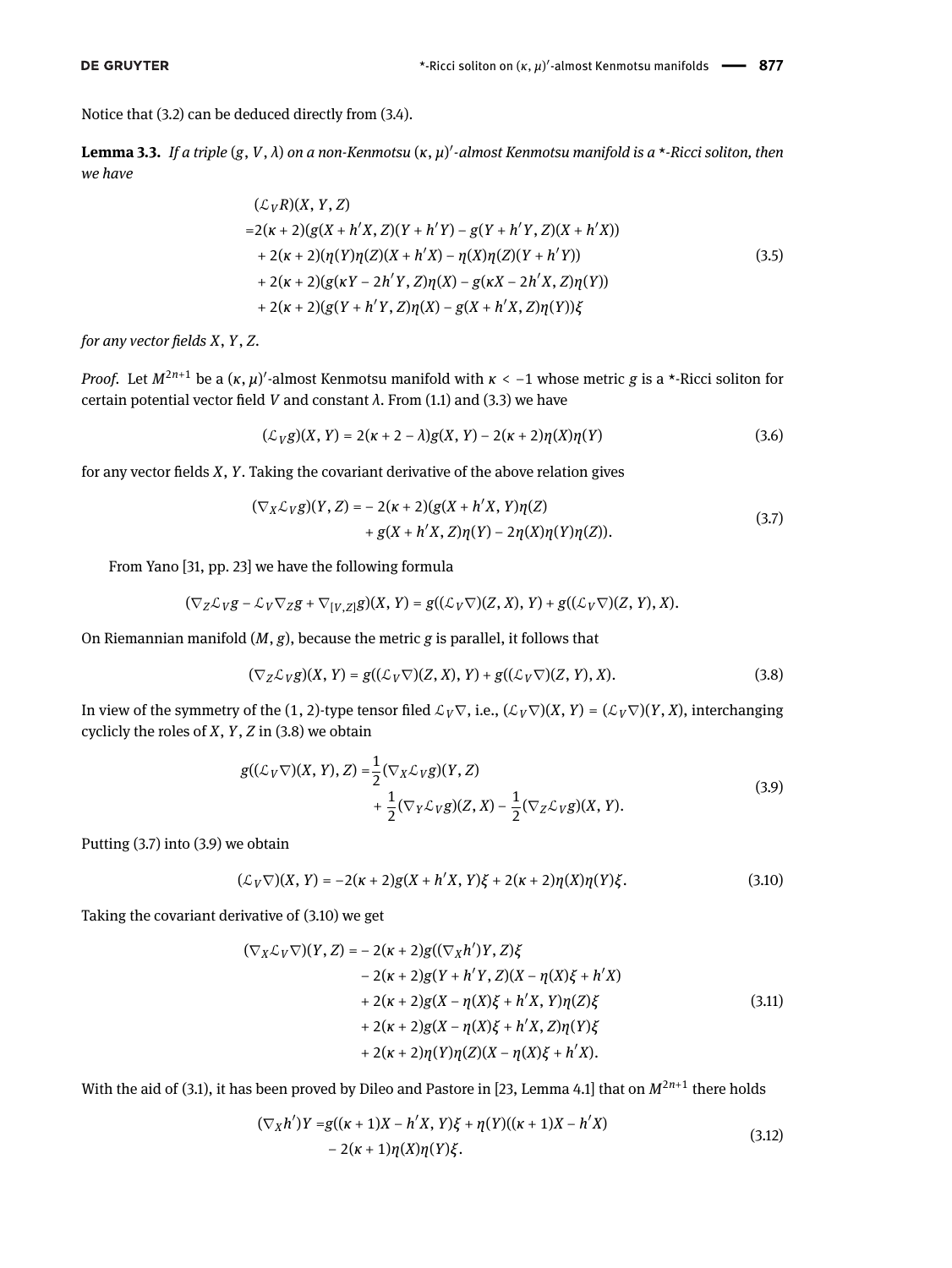<span id="page-4-0"></span>
$$
(\nabla_X \mathcal{L}_V \nabla)(Y, Z)
$$
  
= -2(\kappa + 2)(g(Y + h'Y, Z) – \eta(Y)\eta(Z))(X + h'X)  
- 2(\kappa + 2)g(\kappa X - 2h'X + (1 - 2\kappa)\xi, Y)\eta(Z)\xi  
- 2(\kappa + 2)g(\kappa X - 2h'X + (1 - 2\kappa)\xi, Z)\eta(Y)\xi. (3.13)

Notice that the following formula was given by Yano in [\[31,](#page-8-13) pp. 23]

<span id="page-4-3"></span>
$$
(\mathcal{L}_V R)(X, Y)Z = (\nabla_X \mathcal{L}_V \nabla)(Y, Z) - (\nabla_Y \mathcal{L}_V \nabla)(X, Z)
$$
\n(3.14)

for any vector fields *X*, *Y*, *Z*. Putting [\(3.13\)](#page-4-0) into the above relation we complete the proof.  $\Box$ 

Following Blair [\[24,](#page-8-6) pp.72] and Tanno [\[32\]](#page-8-14) we give

**Definition 3.1.** On an almost contact metric manifold  $(M, \phi, \xi, \eta, g)$  a vector field *X* is said to be infinitesimal contact transformation if  $\mathcal{L}_V \eta = f\eta$  for some function f. In particular, *X* is said to be strict infinitesimal contact transformation if  $\mathcal{L}_X \eta = 0$ .

Our main result in this paper is the following.

<span id="page-4-6"></span>**Theorem 3.1.** *If a triple* (*g*, *V*, *λ*) *on a non-Kenmotsu* (*κ*, *µ*) 0 *-almost Kenmotsu manifold is a* \**-Ricci soliton,* then the soliton constant  $\lambda$  = 0, and either the manifold is locally isometric to the product  $\mathbb{H}^{n+1}(-4)\times\mathbb{R}^n$  and the potential vector field is Killing, or the potential vector field is strict infinitesimal contact transformation.

<span id="page-4-1"></span>*Proof.* Let  $\{e_i : i = 0, 1, 2, ... 2n\}$  be an orthonormal basis for tangent space at each point of the manifold. Taking the inner product of [\(3.13\)](#page-4-0) with *X*, setting  $X = e_i$  in (3.13) and summing over  $i \in \{0, 1, 2...2n\}$  we obtain

$$
\sum_{i=0}^{2n} g((\nabla_{e_i} \mathcal{L}_V \nabla)(Y, Z), e_i) = -4n(\kappa + 2)g(Y - \eta(Y)\xi + h'Y, Z),
$$
\n(3.15)

where we have employed trh' = 0 and  $h'^2 = (\kappa + 1)\phi^2$ . Similarly, taking the inner product of [\(3.13\)](#page-4-0) with *Y*, replacing *Y* by  $e_i$  in [\(3.13\)](#page-4-0) and summing over  $i \in \{0, 1, 2...2n\}$  we obtain

<span id="page-4-5"></span><span id="page-4-4"></span><span id="page-4-2"></span>
$$
\sum_{i=0}^{2n} g((\nabla_X \mathcal{L}_V \nabla)(e_i, Z), e_i) = 0.
$$
 (3.16)

From [\(3.15\)](#page-4-1) and [\(3.16\)](#page-4-2), contracting *X* in [\(3.5\)](#page-3-6) or [\(3.14\)](#page-4-3) we have

$$
(\mathcal{L}_V \text{Ric})(Y, Z) = -4n(\kappa + 2)g(Y - \eta(Y)\xi + h'Y, Z). \tag{3.17}
$$

From [\(3.2\)](#page-2-5), the Ricci tensor can be written as

$$
Ric(Y, Z) = -2ng(Y, Z) + 2n(\kappa + 1)\eta(Y)\eta(Z) + 2ng(h'Y, Z).
$$

Taking the Lie derivative of this relation along the potential vector field *V* we obtain

$$
(\mathcal{L}_V \text{Ric})(Y, Z) = -4n(\kappa + 2 - \lambda)g(Y, Z) + 4n(\kappa + 2 - 2\lambda(\kappa + 1))\eta(Y)\eta(Z) + 2n(\kappa + 1)(\eta(Y)g(\mathcal{L}_V \xi, Z) + \eta(Z)g(\mathcal{L}_V \xi, Y)) - 2ng((\mathcal{L}_V h')Y, Z) - 4n(\kappa + 2 - \lambda)g(h'Y, Z)
$$
\n(3.18)

for any vector fields *Y*, *Z*, where we have applied [\(3.6\)](#page-3-7). Comparing [\(3.18\)](#page-4-4) with [\(3.17\)](#page-4-5) gives

$$
g((\mathcal{L}_V h')Y,Z) = 2\lambda g(Y,Z) + 2\lambda g(h'Y,Z) - 4\lambda(\kappa+1)\eta(Y)\eta(Z) + (\kappa+1)(\eta(Y)g(\mathcal{L}_V\xi,Z) + \eta(Z)g(\mathcal{L}_V\xi,Y)).
$$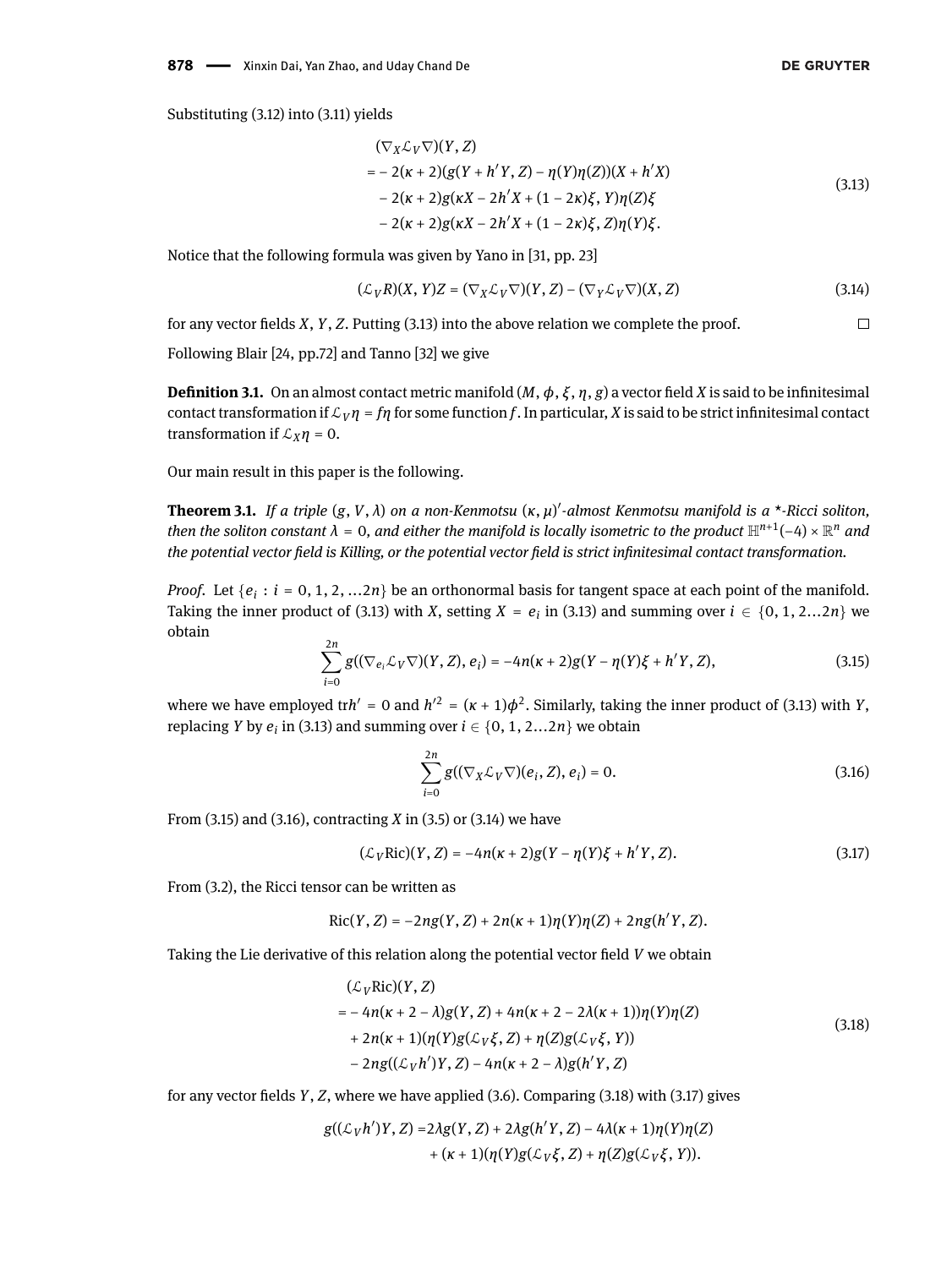Note that by setting  $X = Y = \xi$  in [\(3.6\)](#page-3-7) we obtain  $\eta(\nabla_{\xi}V) + \lambda = 0$ . Applying this equation and replacing *Y* = *Z* = *ξ* in the previous relation we obtain  $\lambda$  = 0 because of  $\kappa$  < −1 and hence

$$
(\mathcal{L}_V h')Y = (\kappa + 1)(\eta(Y)\mathcal{L}_V \xi + g(\mathcal{L}_V \xi, Y)\xi)
$$
\n(3.19)

for any vector field *Y*. With the aid of  $λ = 0$ , replacing *Y* in [\(3.19\)](#page-5-0) by  $ξ$  we get

<span id="page-5-0"></span>
$$
h'\mathcal{L}_V\xi=-(\kappa+1)\mathcal{L}_V\xi.
$$

The action of the operator *h'* on the above relation gives  $h' \mathcal{L}_V \xi = \mathcal{L}_V \xi$  because of [\(3.1\)](#page-2-1),  $\lambda = 0$  and  $\kappa < -1$ . Comparing this equation with the previous one gives either  $\mathcal{L}_V \xi = 0$  or  $\kappa = -2$ .

It has been proved by Dileo and Pastore in [\[23,](#page-8-5) pp. 56] that if  $\kappa = -2$ , then a  $(\kappa, \mu)'$ -almost Kenmotsu manifold is locally isometric to the Riemannian product  $\mathbb{H}^{n+1}(-4)\times\mathbb{R}^n.$  In this case, from [\(3.6\)](#page-3-7) we see that the potential vector field *V* is Killing. Note that the almost Kenmotsu structure on the product  $\mathbb{H}^{n+1}(-4)\times \mathbb{R}^n$  was constructed in [\[23\]](#page-8-5). If  $\kappa \neq -2$ , then we get  $\mathcal{L}_V \xi = 0$ , and with the aid of  $\lambda = 0$  and  $(\mathcal{L}_V g)(\xi, X) = 0$  we have

$$
(\mathcal{L}_V \eta) X = \mathcal{L}_V \eta(X) - \eta (\nabla_V X) + \eta (\nabla_X V) = 0
$$

for any vector field *X*. Then, *V* is strict infinitesimal contact transformation. This completes the proof.  $\Box$ 

**Remark 3.1.** In [\[15\]](#page-7-12), it was proved that if a 3-dimensional cosymplectic manifold admits a Ricci soliton, then either the manifold is locally flat or the potential vector field is an infinitesimal contact transformation. In view of this result and our Theorem [3.1,](#page-4-6) it is interesting to investigate the existence and properties of infinitesimal contact transformations on almost Kenmotsu and cosymplectic manifolds in future.

**Remark 3.2.** Ghosh and Patra in [\[20,](#page-8-2) Theorem 16] proved that a non-Sasakian (*κ*, *µ*)-contact manifold of dimension > 3 admitting a non-trivial \*-Ricci soliton is locally isometric to R *<sup>n</sup>*+1 × S *n* (4). Our Theorem [3.1](#page-4-6) is in analogy with Ghosh-Patra's result in almost Kenmotsu geometry.

### **4 Examples**

Before closing this paper, we present two concrete examples of  $(\kappa, \mu)'$ -almost Kenmotsu manifolds of dimension three admitting a \*-Ricci soliton.

It was shown in [\[22,](#page-8-4) Theorem 3.2] that any 3-dimensional non-unimodular Lie group admits a left invariant almost Kenmotsu structure satisfying the (*κ*, *μ*, *ν*)-nullity condition. In particular, (*κ*, *μ*)'-almost Kenmotsu manifolds of dimension three were completely classified in [\[23,](#page-8-5) Theorem 5.1].

Let *G* be a Lie group whose Lie algebra g is given by

$$
[e_1, e_2] = (1 + \theta)e_2, [e_2, e_3] = 0, [e_3, e_1] = (\theta - 1)e_3,
$$

where  $θ$  is a positive constant. Let  $g$  be the metric defined on  $G$  by  $g(e_i,e_j)$  =  $\delta_{ij}$  for 1 ≤  $i,j$  ≤ 3. We denote by *ξ* =  $-e_1$  and denote by *η* the dual 1-form of *ξ* with respect to *g*. We define a (1, 1)-type tensor field *φ* by

<span id="page-5-1"></span>
$$
\phi(\xi) = 0
$$
,  $\phi(e_2) = e_3$ ,  $\phi(e_3) = -e_2$ .

<span id="page-5-2"></span>We denote *e* by *e<sub>2</sub>* and *φe* by *e<sub>3</sub>*, respectively. According to the Koszul formula, the Levi-Civita connection on *G* can be written as follows:

$$
\nabla_{\xi}\xi = 0, \ \nabla_{\xi}e = 0, \ \nabla_{\xi}\phi e = 0,
$$
\n(4.1)

$$
\nabla_e \xi = (1+\theta)e, \ \nabla_e e = -(\theta+1)\xi, \ \nabla_e \phi e = 0,
$$
\n(4.2)

$$
\nabla_{\phi e} \xi = (1 - \theta) \phi e, \ \nabla_{\phi e} e = 0, \ \nabla_{\phi e} \phi e = (\theta - 1)\xi,
$$
\n(4.3)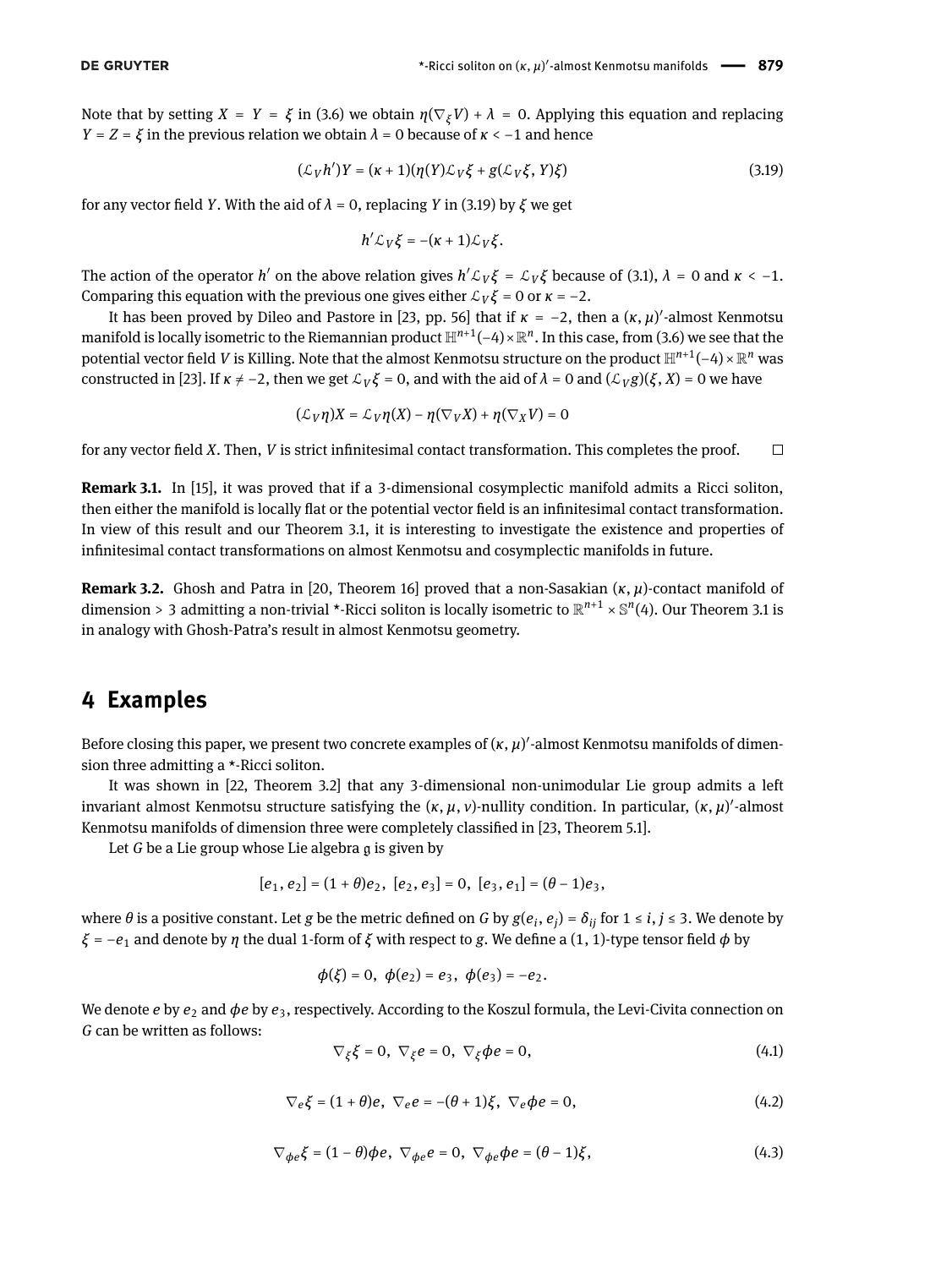One can check that on *G* there exists a left invariant almost Kenmotsu structure (*ϕ*, *ξ* , *η*, *g*) satisfying the (−1 − θ<sup>2</sup>, −2)'-nullity condition. In particular, Lie group *G* is locally isometric to the product H<sup>2</sup>(−4) × R (see also [\[23\]](#page-8-5)) when  $\theta = 1$ . Next, we show that there exist two kinds of \*-Ricci solitons on *G*.

**Case I:**  $\theta = 1$ . We suppose that  $V := \alpha \xi + \beta e + \gamma \phi e$  is a Killing vector field defined on *G*, i.e.,  $g(\nabla_x V, Y) + g(\nabla_x V, Y)$  $g(\nabla_V V, X) = 0$  for any vector fields *X*, *Y*, where  $\alpha$ ,  $\beta$  and  $\gamma$  are three smooth functions varying along  $\xi$ , *e* and  $φe$ . Locally, we observe that *V* is a Killing vector field if and only if the following six equations hold:

$$
g(\nabla_{\xi}V, e) + g(\nabla_{e}V, \xi) = 0,
$$
  
\n
$$
g(\nabla_{\xi}V, \phi e) + g(\nabla_{\phi e}V, \xi) = 0,
$$
  
\n
$$
g(\nabla_{e}V, \phi e) + g(\nabla_{\phi e}V, e) = 0,
$$
  
\n
$$
g(\nabla_{\xi}V, \xi) = g(\nabla_{e}V, e) = g(\nabla_{\phi e}V, \phi e) = 0.
$$

The above six equations can be rewritten as the following

$$
\xi(\beta) + e(\alpha) = 2\beta, \ \xi(\gamma) + \phi e(\alpha) = 0, \ e(\gamma) + \phi e(\beta) = 0,\tag{4.4}
$$

<span id="page-6-0"></span>
$$
\xi(\alpha) = 0, \ 2\alpha + e(\beta) = 0, \ \phi e(\gamma) = 0. \tag{4.5}
$$

<span id="page-6-1"></span>One can find many solutions of the system of partial differential equations  $(4.4)-(4.5)$  $(4.4)-(4.5)$  $(4.4)-(4.5)$ . For instance, if we set  $\alpha$  = 0 and  $\gamma$  = 1, from [\(4.4\)](#page-6-0)-[\(4.5\)](#page-6-1) we obtain

<span id="page-6-2"></span>
$$
\xi(\beta) = 2\beta, \ e(\beta) = 0, \ \phi e(\beta) = 0. \tag{4.6}
$$

On the (-2, -2)'-almost Kenmotsu 3-manifold *G* mentioned above,  $\beta e + \phi e$  is a Killing vector field if *β* satisfies [\(4.6\)](#page-6-2). Next we give some local expressions of these solutions.

*Example* 4.1. Let  $M^3 := \{(x, y, z) \in \mathbb{R}^3\}$  be an open submanifold of the Euclidean space  $\mathbb{R}^3$ . On  $M^3$ , we consider three linear independently vector fields

$$
e_1=\frac{\partial}{\partial x}-2y\frac{\partial}{\partial y}+\frac{\partial}{\partial z},\ e_2=\frac{\partial}{\partial y},\ e_3=\frac{\partial}{\partial z}.
$$

One can check that

$$
[e_1, e_2] = 2e_2, [e_2, e_3] = 0, [e_3, e_1] = 0.
$$

On  $M^3$  we define a (1, 1)-type tensor field  $\phi$  by  $\phi(e_1) = 0$ ,  $\phi(e_2) = e_3$  and  $\phi(e_3) = -e_2$ , and we define a Riemannian metric *g* such that  $g(e_1, e_1) = g(e_2, e_2) = g(e_3, e_3) = 1$ . We denote by  $\xi = -e_1$  and  $\eta$  its dual 1-form with respect to the metric *g*. One can check that  $(M^3, \phi, \xi, \eta, g)$  is a  $(-2, -2)'$ -almost Kenmotsu 3manifold. On  $M^3$ , from [\(4.6\)](#page-6-2) we have  $β = ce^{-2x}$ , where *c* is a non-zero constant. Thus,  $ce^{-2x}$   $\frac{∂}{∂y} + \frac{∂}{∂z}$  is a Killing  $\alpha$  vector field and hence ( $ce^{-2x} \frac{\partial}{\partial y} + \frac{\partial}{\partial z}$ , 0, *g*) is a \*-Ricci soliton on  $M^3$ .

**Case II:**  $\theta \neq 1$ . Following the second case of Theorem [3.1,](#page-4-6) if there exists a \*-Ricci soliton  $(V, \lambda, g)$  on *G*, then it becomes [\(3.6\)](#page-3-7) with  $\kappa = -\theta^2 - 1 \neq -2$ , and we also have  $\lambda = 0$  and  $\mathcal{L}_V \xi = 0$ . Also, in this case, the potential vector field  $V$  is strict infinitesimal contact transformation. Suppose that  $V$  is the vector field satisfying the above conditions.

Replacing *Y* by *ξ* in [\(3.6\)](#page-3-7), with the aid of  $λ = 0$  and  $L_V\xi = 0$ , we see that  $η(V)$  is a constant, say *α*. Then, we may write  $V = \alpha \xi + \beta e + \gamma \phi e$  with  $\beta$ ,  $\gamma$  smooth functions. In this case, with the aid of [\(4.1\)](#page-5-1)-[\(4.3\)](#page-5-2),  $\mathcal{L}_V \xi = 0$  is equivalent to

$$
\xi(\beta) = \beta(1+\theta), \ \xi(\gamma) = \gamma(1-\theta). \tag{4.7}
$$

Putting  $X = Y = e$  in [\(3.6\)](#page-3-7), using  $\lambda = 0$  and [\(4.1\)](#page-5-1)-[\(4.3\)](#page-5-2), we have

$$
e(\beta) = -\alpha(\theta + 1) - \theta^2 + 1. \tag{4.8}
$$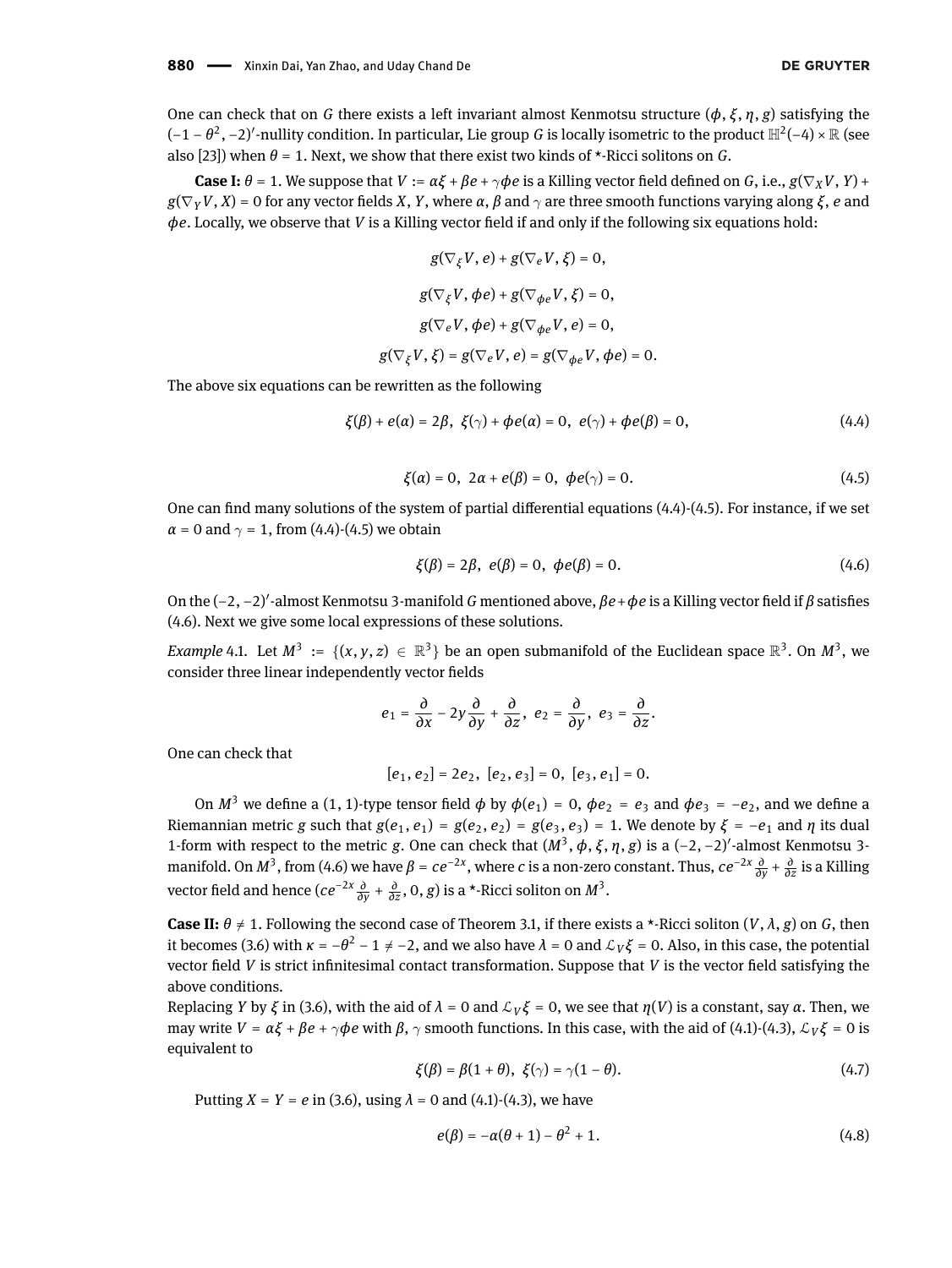**DE GRUYTER** 

Similarly, putting  $X = Y = \phi e$  in [\(3.6\)](#page-3-7), using  $\lambda = 0$  and [\(4.1\)](#page-5-1)-[\(4.3\)](#page-5-2), we have

$$
\phi e(\gamma) = \alpha(\theta - 1) - \theta^2 + 1. \tag{4.9}
$$

Finally, putting  $X = e$  and  $Y = \phi e$  in [\(3.6\)](#page-3-7), using  $\lambda = 0$  and [\(4.1\)](#page-5-1)-[\(4.3\)](#page-5-2), we have

<span id="page-7-13"></span>
$$
\phi e(\beta) + e(\gamma) = 0. \tag{4.10}
$$

For simplicity, we set  $\gamma = 0$ , then  $V = \alpha \xi + \beta e + \gamma \phi e$  on *G* with  $\theta = 2$  is a \*-Ricci soliton if and only if

$$
\xi(\beta) = 3\beta, \ e(\beta) = -12, \ \phi e(\beta) = 0. \tag{4.11}
$$

*Example* 4.2. Let  $M^3 := \{(x, y, z) \in \mathbb{R}^3\}$  be an open submanifold of the Euclidean space  $\mathbb{R}^3$ . On  $M^3$ , we consider three linear independently vector fields

$$
e_1=\frac{\partial}{\partial x}-3y\frac{\partial}{\partial y}+z\frac{\partial}{\partial z}, e_2=\frac{\partial}{\partial y}, e_3=\frac{\partial}{\partial z}.
$$

One can check that

$$
[e_1, e_2] = 3e_2, [e_2, e_3] = 0, [e_3, e_1] = e_3.
$$

On  $M^3$  we define a (1, 1)-type tensor field  $\phi$  by  $\phi(e_1) = 0$ ,  $\phi e_2 = e_3$  and  $\phi e_3 = -e_2$ , and we define a Riemannian metric *g* such that  $g(e_1, e_1) = g(e_2, e_2) = g(e_3, e_3) = 1$ . We denote by  $\xi = -e_1$  and  $\eta$  its dual 1-form with respect to the metric *g*. One can check that  $(M^3, \phi, \xi, \eta, g)$  is a  $(-5, -2)'$ -almost Kenmotsu 3manifold. On  $M^3$ , from [\(4.11\)](#page-7-13) we have  $\beta = ce^{-3x} - 12y$ , where *c* is a non-zero constant. Thus,  $(3\frac{\partial}{\partial x} + (ce^{-3x} - 12y))$ 12*y*) $\frac{\partial}{\partial y}$ , 0, *g*) is a \*-Ricci soliton on  $M^3$ .

**Acknowledgement.** The authors would like to thank anonymous referees for their careful reading and many valuable suggestions. The second author was supported by the Doctoral Foundation of Henan University of Technology (No. 2018BS061).

## **References**

- <span id="page-7-0"></span>[1] Hamilton R.S., Three-manifolds with positive Ricci curvature, J. Differ. Geom., 1982, 17, 255–306
- <span id="page-7-1"></span>[2] Hamilton R.S., The Ricci flow on surfaces, In: Mathematics and General Relativity, Contemp. Math. American Mathematical Society., 1988, 71, 237–262
- <span id="page-7-2"></span>[3] Sharma R., Certain results on *K*-contact and (*k*, *µ*)-contact manifolds, J. Geom., 2008, 89, 138–147
- <span id="page-7-3"></span>[4] Cho J.T., Sharma R., Contact geoemtry and Ricci solitons, Int. J. Geom. Methods Modern Phys., 2010, 7, 951–960
- [5] Ghosh A., Ricci solitons and contact metric manifolds, Glasgow Math. J., 2013, 55, 123–130
- [6] Ghosh A., Sharma R., *K*-contact metrics as Ricci solitons, Beitr. Algebra Geom., 2012, 53, 25–30
- <span id="page-7-4"></span>[7] Sharma R., Ghosh A., Sasakian 3-manifolds as a Ricci soliton resprents the Heisenberg group, Int. J. Geom. Methods Modern Phys., 2011, 8, 149–154
- <span id="page-7-5"></span>[8] Ghosh A., Kenmotsu 3-metric as a Ricci soliton, Chaos, Solitons & Fractals, 2011, 44, 647–650
- [9] Ghosh A., An *η*-Einstein Kenmotsu metric as a Ricci soliton, Publ. Math. Debrecen, 2013, 82, 591–598
- <span id="page-7-11"></span>[10] Wang Y., Liu X., Ricci solitons on three-dimensional *η*-Einstein almost Kenmotsu manifolds, Taiwanese J. Math., 2015, 19, 91–100
- [11] Wang Y., Gradient Ricci almost solitons on two classes of almost Kenmotsu manifolds, J. Korean Math. Soc., 2016, 53, 1101– 1114
- <span id="page-7-6"></span>[12] Wang Y.., Ricci solitons on almost Kenmotsu 3-manifolds, Open Math., 2017, 15, 1236–1243
- <span id="page-7-7"></span>[13] Cho J.T., Almost contact 3-manifolds and Ricci solitons, Int. J. Geom. Methods Modern Phys., 2013, 10, 1220022
- [14] Wang Y., A generalization of the Goldberg conjecture for coKähler manifolds, Mediterr. J. Math., 2016, 13, 2679–2690
- <span id="page-7-12"></span>[15] Wang Y., Ricci solitons on 3-dimensional cosymplectic manifolds, Math. Slovaca., 2017, 67, 979–984
- <span id="page-7-8"></span>[16] Wang Y., Ricci solitons on almost coKähler manifolds, Canad. Math. Bull., 2019, 62, DOI: [https://doi.org/10.4153/](https://doi.org/10.4153/S0008439518000632) [S0008439518000632](https://doi.org/10.4153/S0008439518000632)
- <span id="page-7-9"></span>[17] Tachibana S., On almost-analytic vectors in almost Kählerian manifolds, Tôhoku Math. J., 1959, 11, 247–265
- <span id="page-7-10"></span>[18] Kaimakamis G., Panagiotidou K., \*-Ricci solitons of real hypersurfaces in non-flat complex space forms, J. Geom. Phys., 2014, 86, 408–413